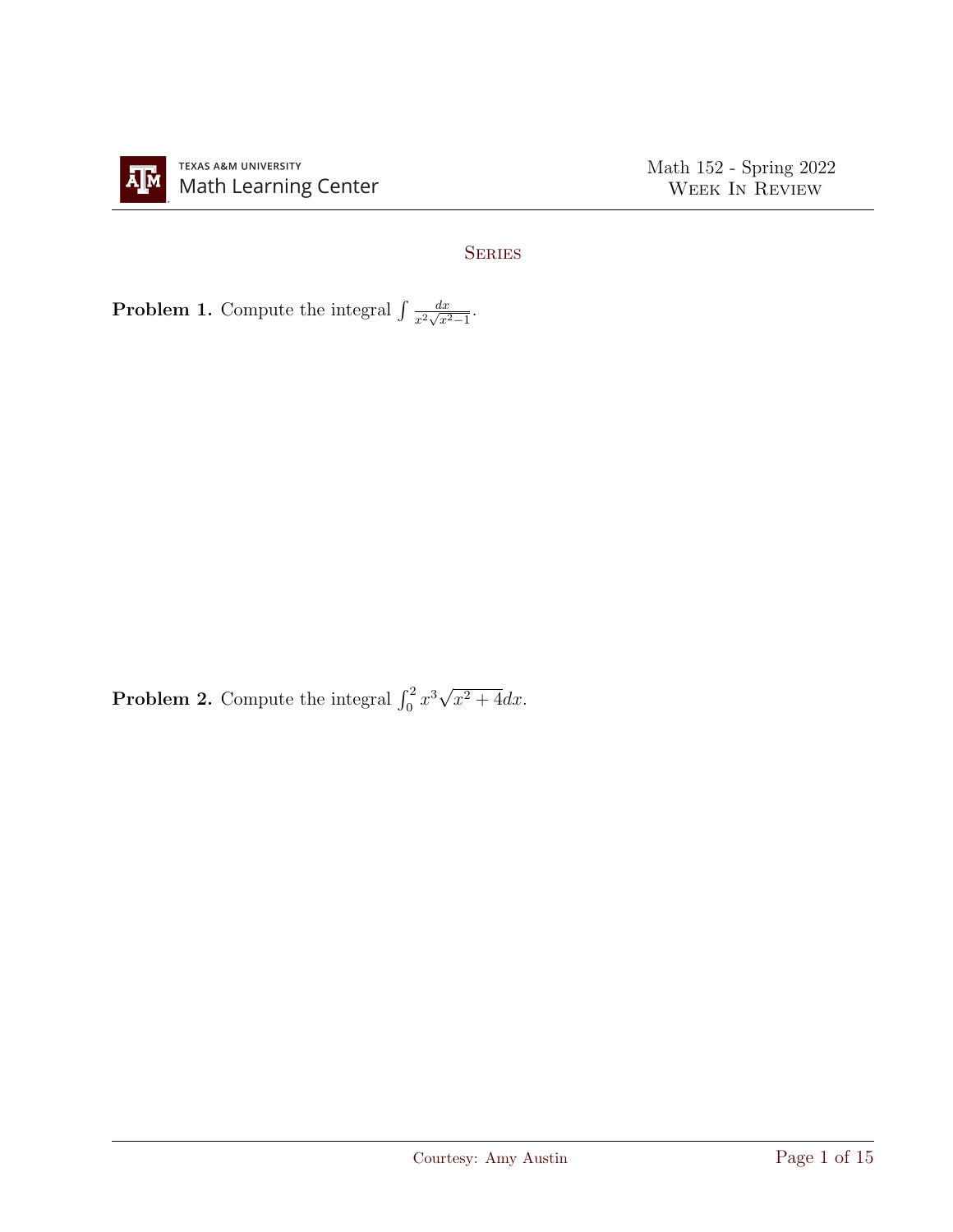**Problem 3.** Compute the integral  $\int \sqrt{-x^2 + 6x + 7} dx$ .

**Problem 4.** Compute the integral  $\int_2^3$  $\frac{x^3+1}{x^2(x-1)}$ .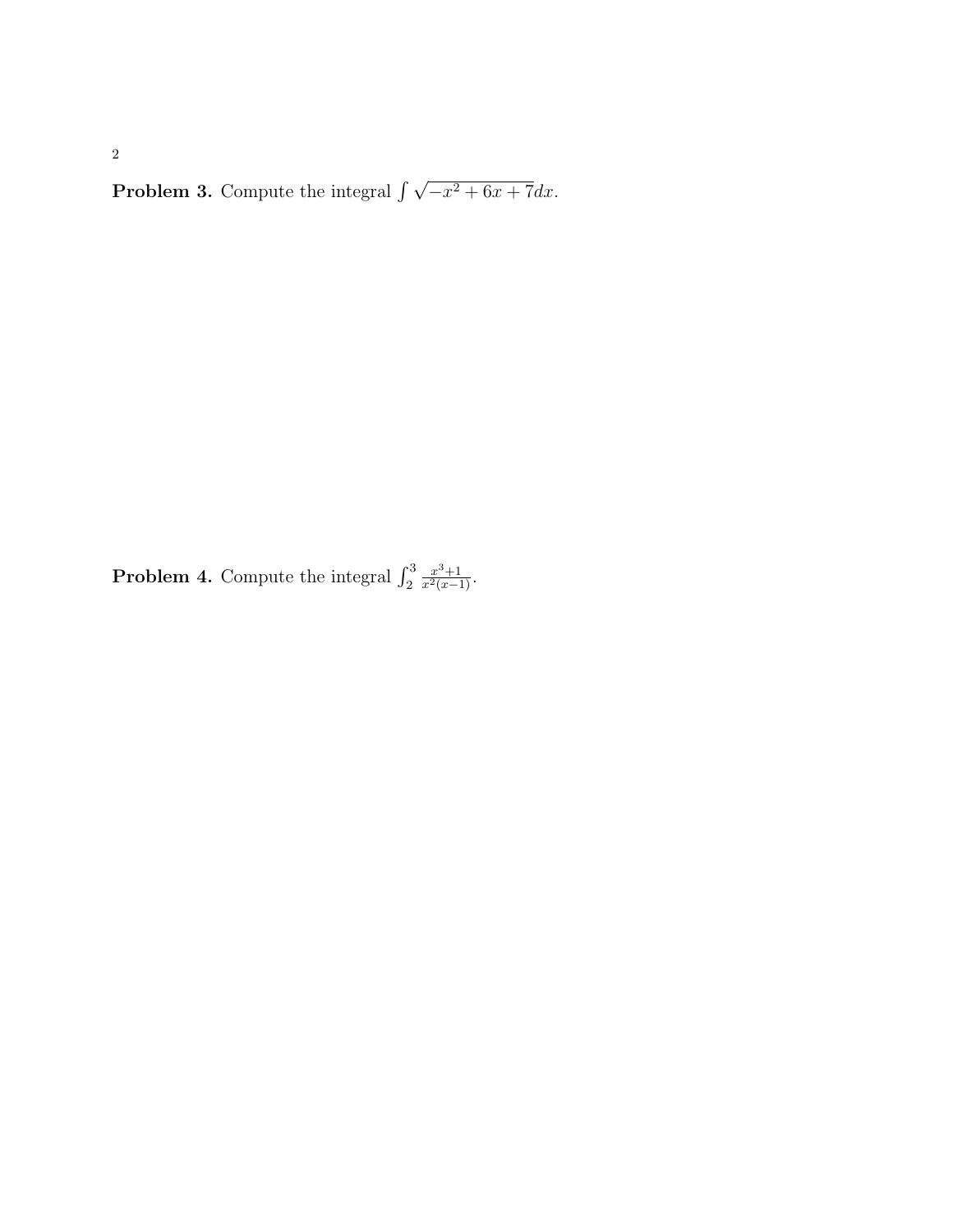**Problem 5.** Compute the integral  $\int \frac{x+1}{x^2} dx$  $\frac{x+1}{x^2-4}.$ 

**Problem 6.** Compute the integral  $\int \frac{2x^2 - x + 4}{x^3 + 4x}$  $\frac{x^2-x+4}{x^3+4x}$ .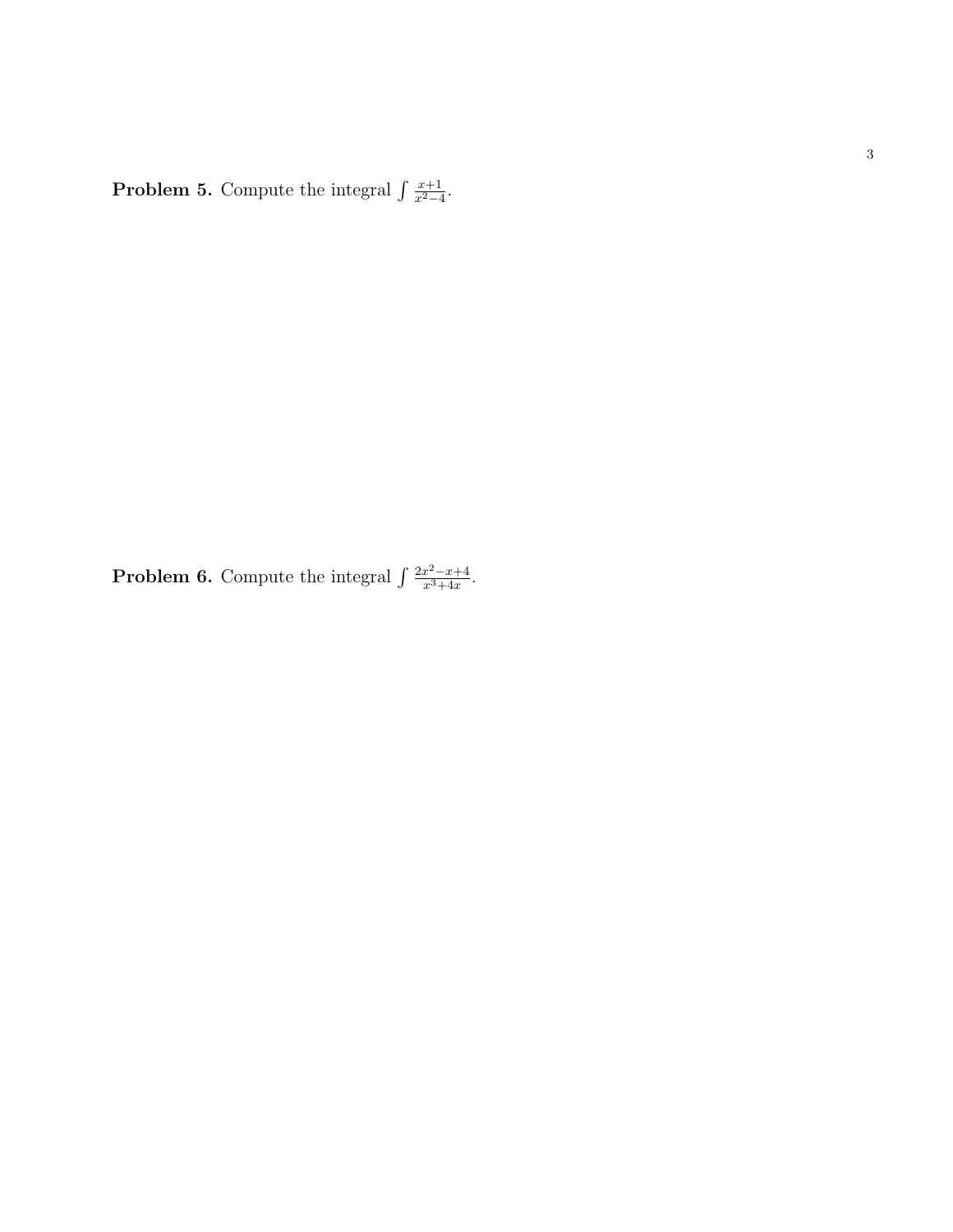**Problem 7.** Compute the integral  $\int_{e}^{\infty}$  $dx$  $\frac{d x}{x(\ln x)^2}.$ 

**Problem 8.** Compute the integral  $\int_1^9$  $\frac{1}{\sqrt[3]{x-9}}dx.$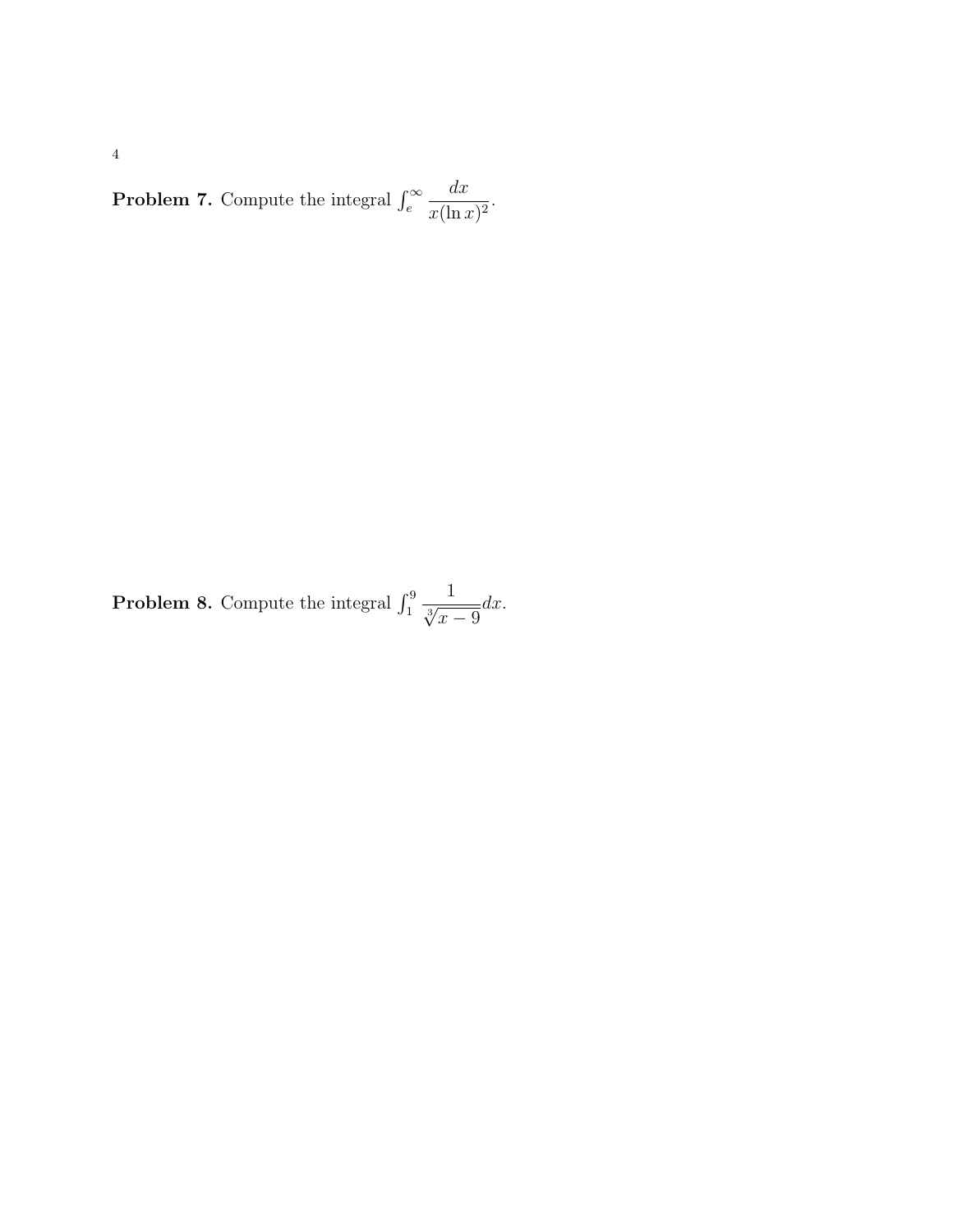**Problem 9.** Compute the integral  $\int_{-1}^{2}$ 1  $\frac{1}{x^4}dx$ .

**Problem 10.** Determine whether the integral converges:  $\int_1^{\infty}$ 1  $\frac{1}{x+e^{2x}}dx.$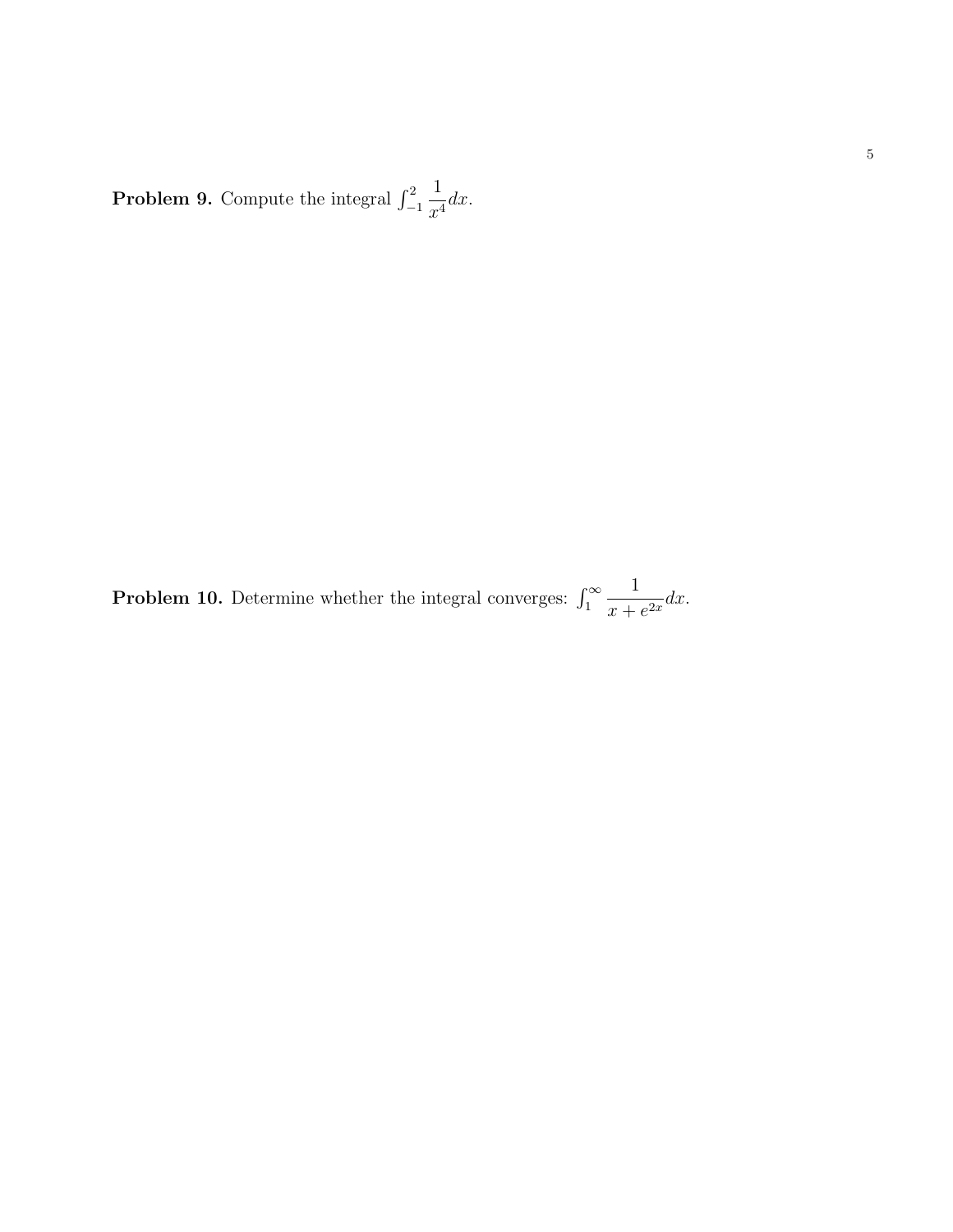**Problem 11.** Determine whether the integral converges:  $\int_5^\infty$  $\boldsymbol{x}$  $\int_{0}^{\infty} \frac{x}{x^{3/2} - x - 1} dx.$ 

**Problem 12.** Determine whether the sequence converges (if it does, find the limit)  $a_n = \ln(3n +$ 1) –  $\ln(4n^2)$ .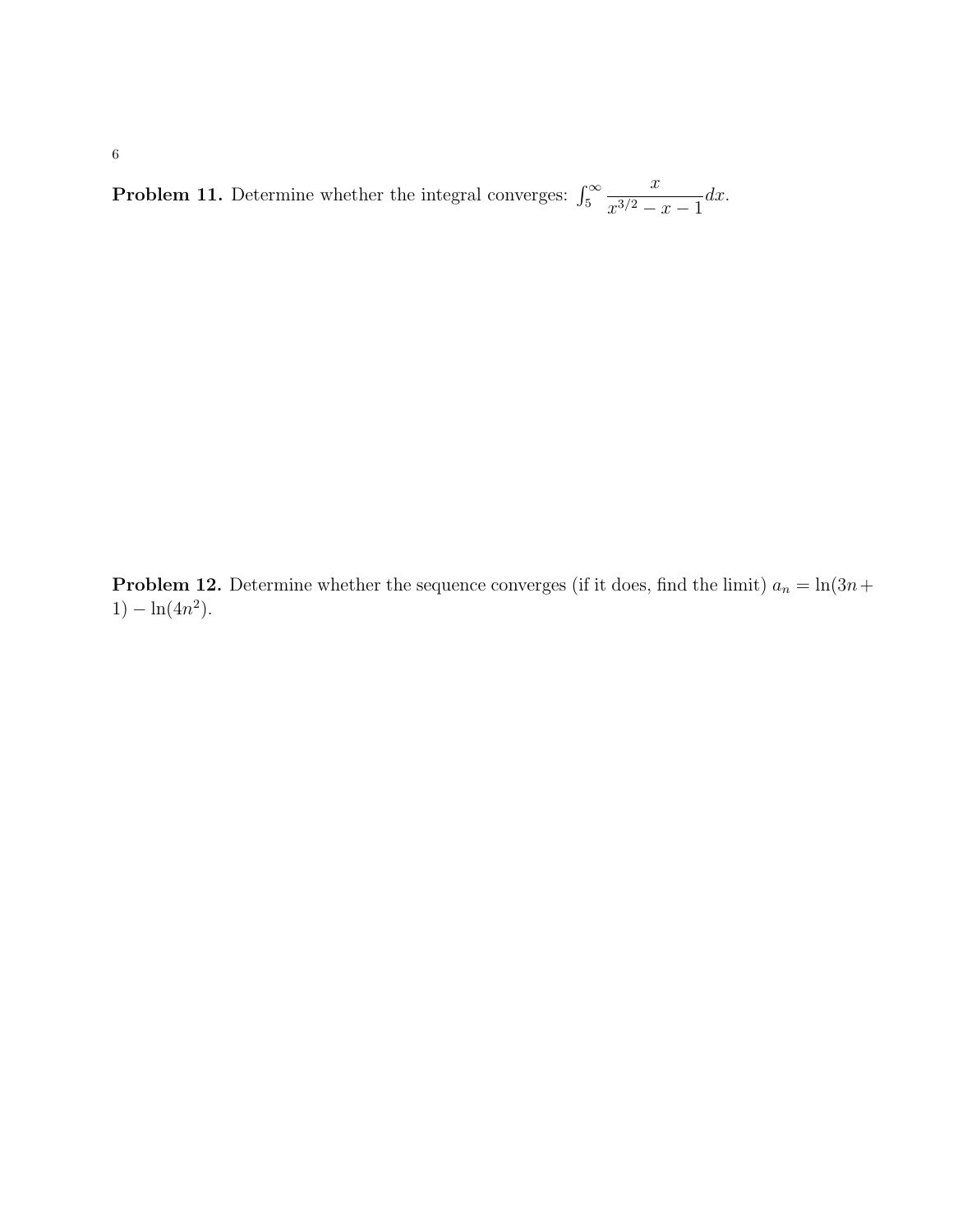**Problem 13.** Determine whether the sequence converges (if it does, find the limit)  $a_n$  =  $(-1)^n \frac{n}{n}$  $n+1$ .

**Problem 14.** Determine whether the sequence converges (if it does, find the limit)  $a_n$  =  $(-1)^n \frac{n}{2}$  $\frac{n}{n^2+1}$ .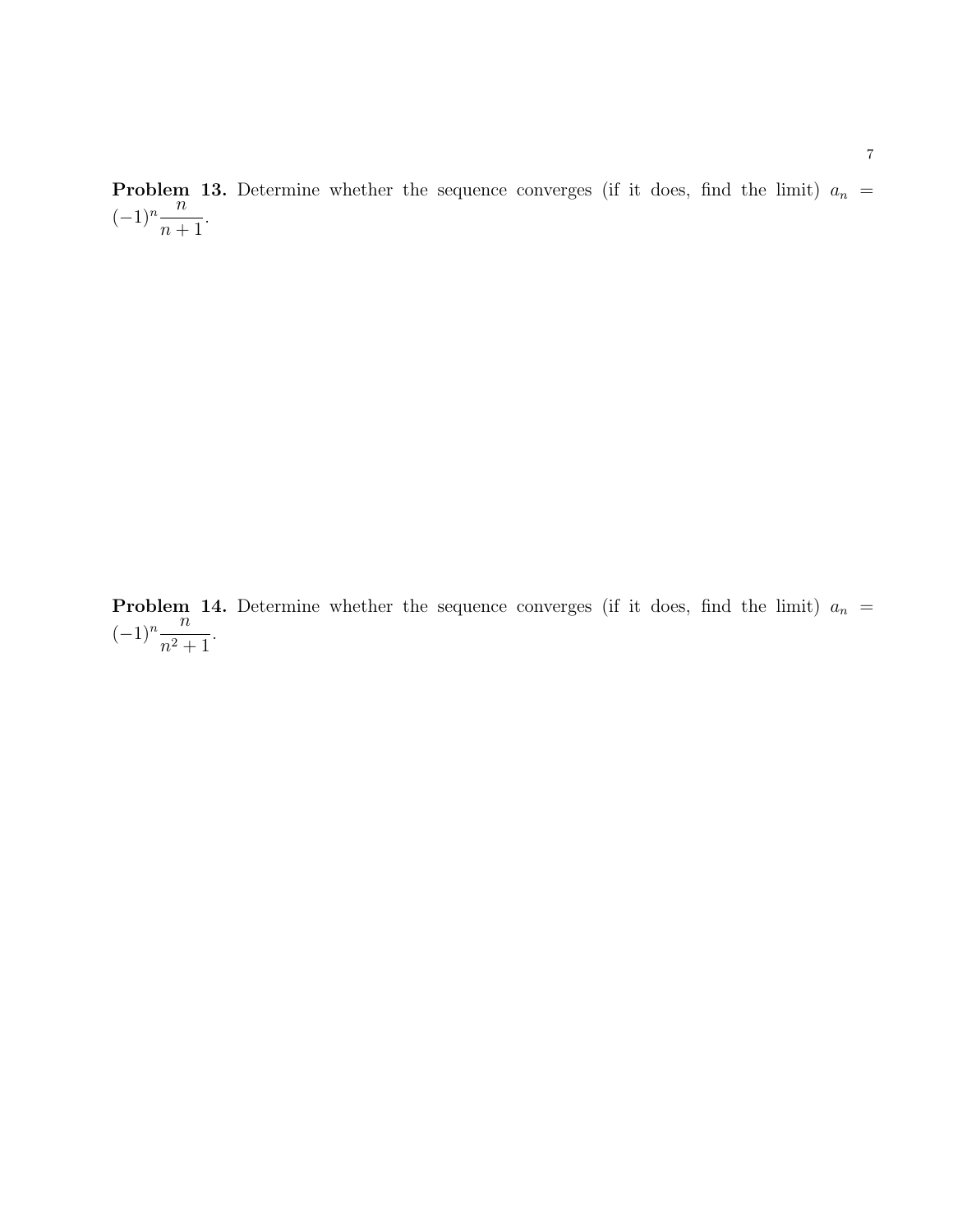**Problem 15.** Determine whether the sequence converges (if it does, find the limit)  $a_n = \sqrt{a_n a_n}$  $n^2 - 8n - n$ .

**Problem 16.** Consider the recursive sequence defined by  $a_1 = 2$ ,  $a_{n+1} = 1 - \frac{1}{n}$  $a_n$ . Find the first 5 terms of the sequence. Find the limit of the sequence, if it exists.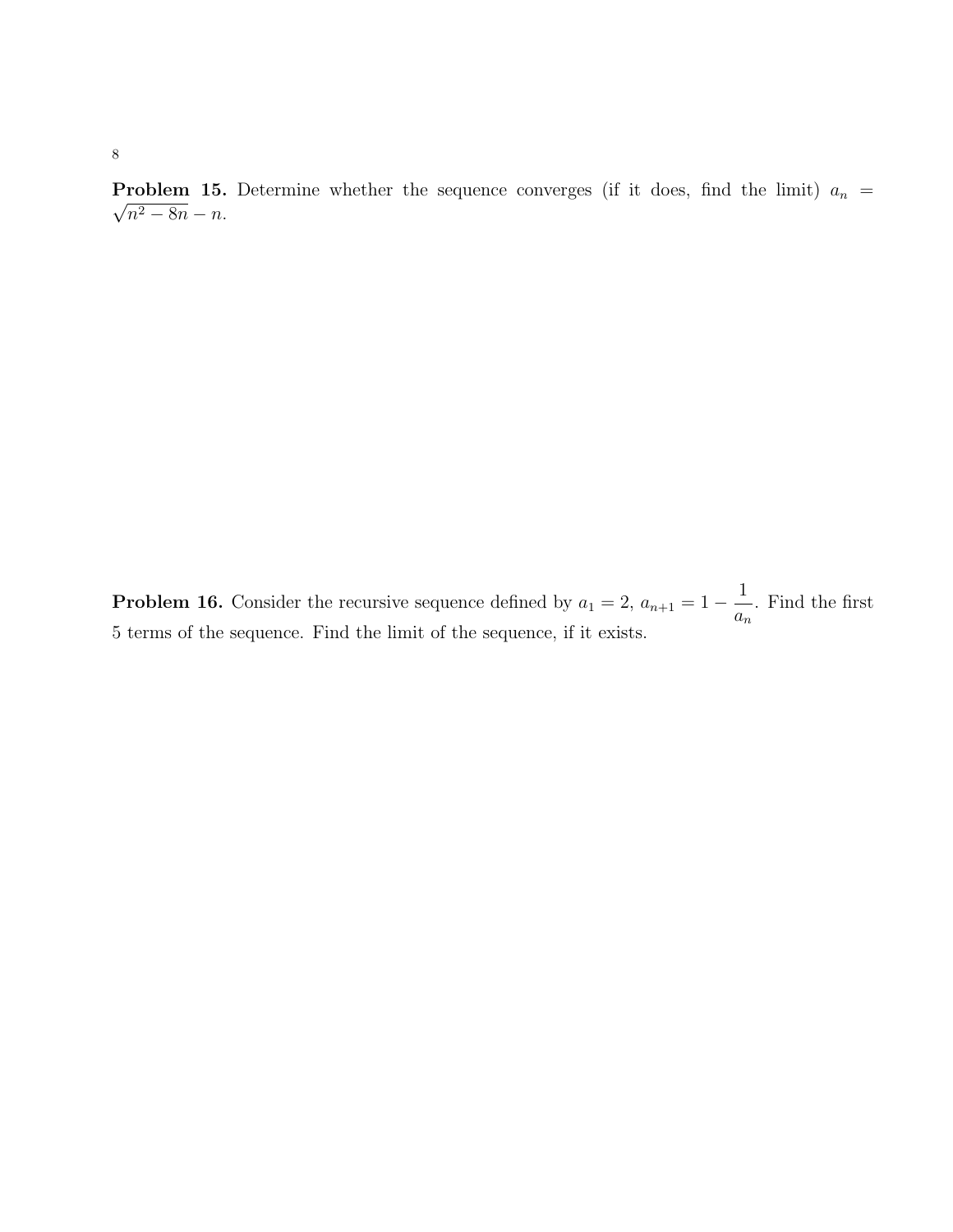**Problem 17.** Given the recursive sequence below is increasing and bounded, find the limit.  $a_1 = 2, a_{n+1} = 4 - \frac{3}{5}$  $a_n$ .

Problem 18. Use the Test For Divergence to show the series diverges:

$$
\sum_{n=1}^{\infty} \frac{n^2}{3(n+1)(n+2)}
$$

Explain why the Test for Divergence is inconclusive when applied to the series  $\sum^{\infty}$  $n=1$  $\sin\left( \frac{1}{2}\right)$ n  $\setminus$ .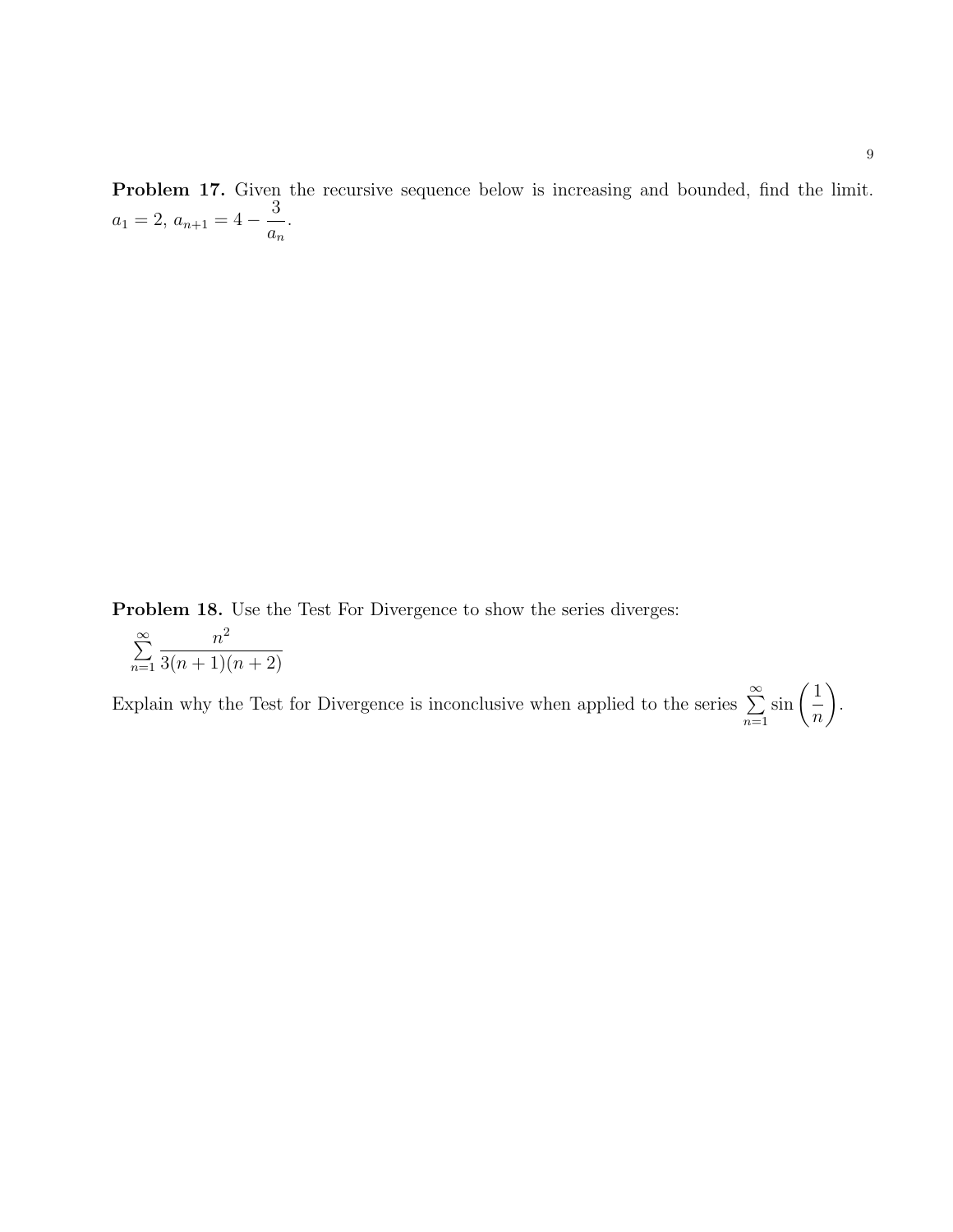**Problem 19.** Find the sum of the series:  $\sum_{n=1}^{\infty}$ sin 1 n  $-\sin\frac{1}{n+1}$ 

**Problem 20.** Find the sum of the series:  $\sum_{n=1}^{\infty}$  $n=1$ 1  $\frac{1}{n^2+2n}$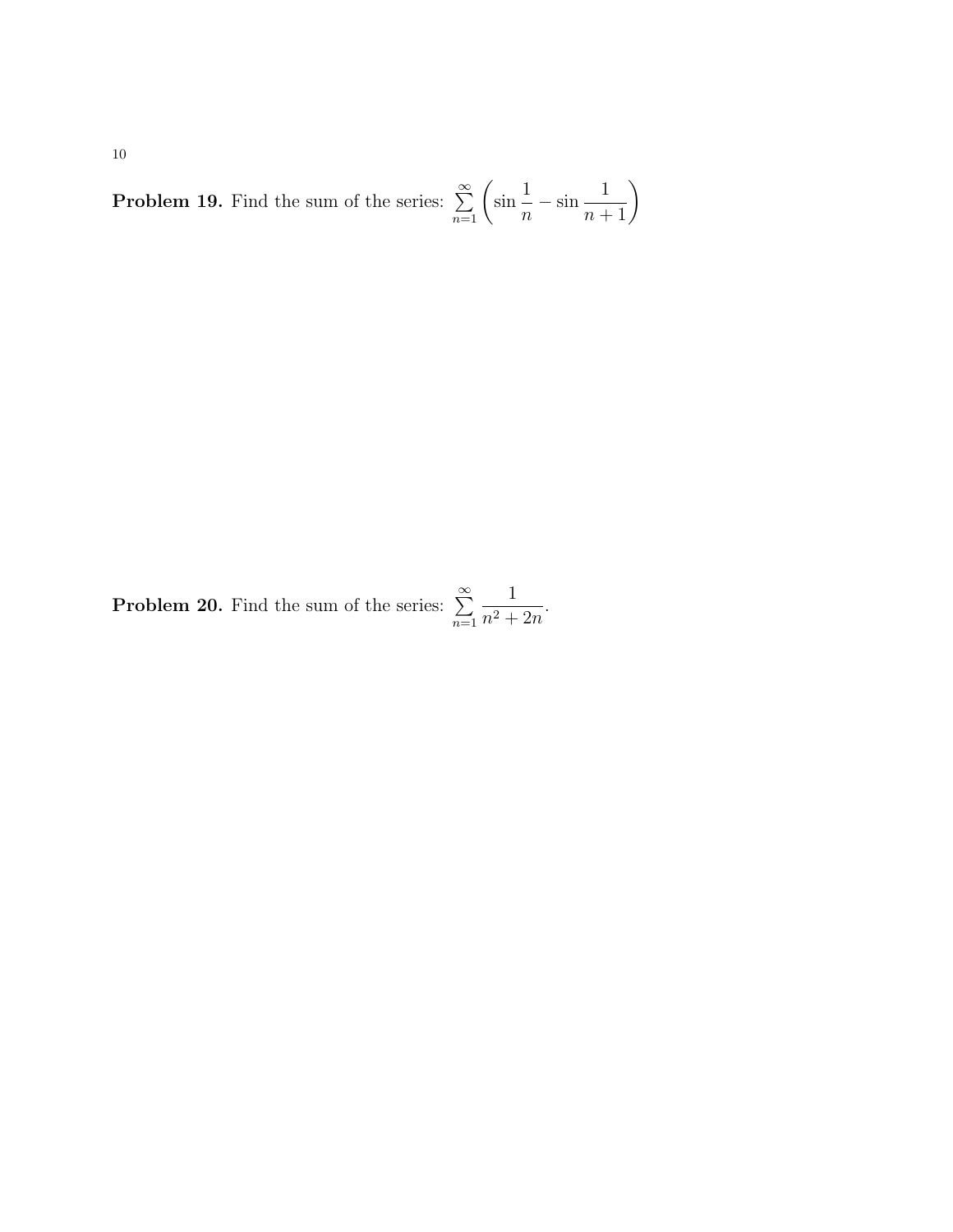**Problem 21.** Find the sum of the series:  $\sum_{n=1}^{\infty}$  $n=1$ 2  $\sqrt{5}$ 7  $\setminus^{n-1}$ .

**Problem 22.** Find the sume of the series:  $\sum_{n=1}^{\infty}$  $n=1$  $3^{2n+1}$  $\frac{1}{10^n}$ .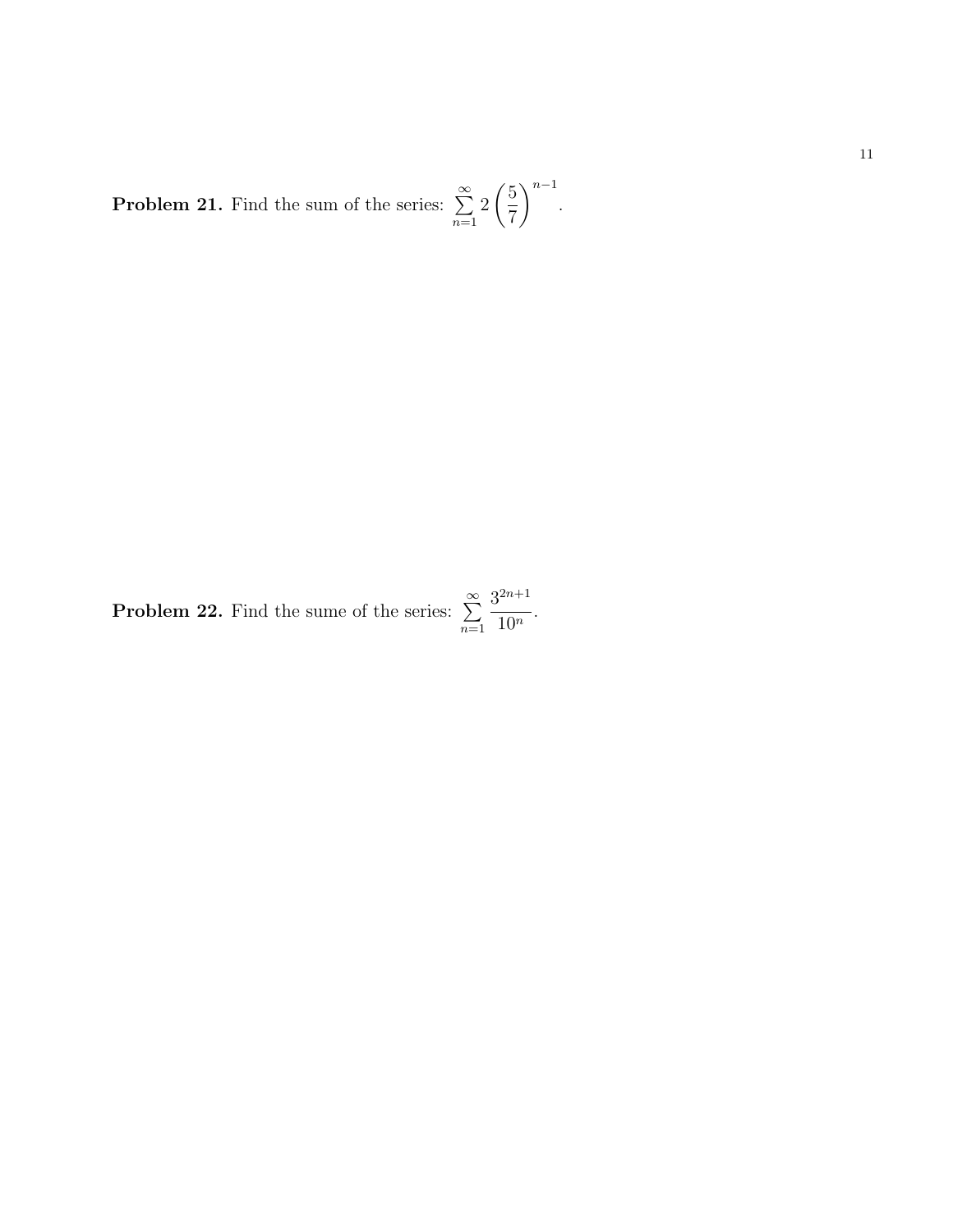**Problem 23.** Determine whether the following series converges or diverges:  $\sum_{n=1}^{\infty}$  $n=2$  $(-1)^n$  $\ln n$ .

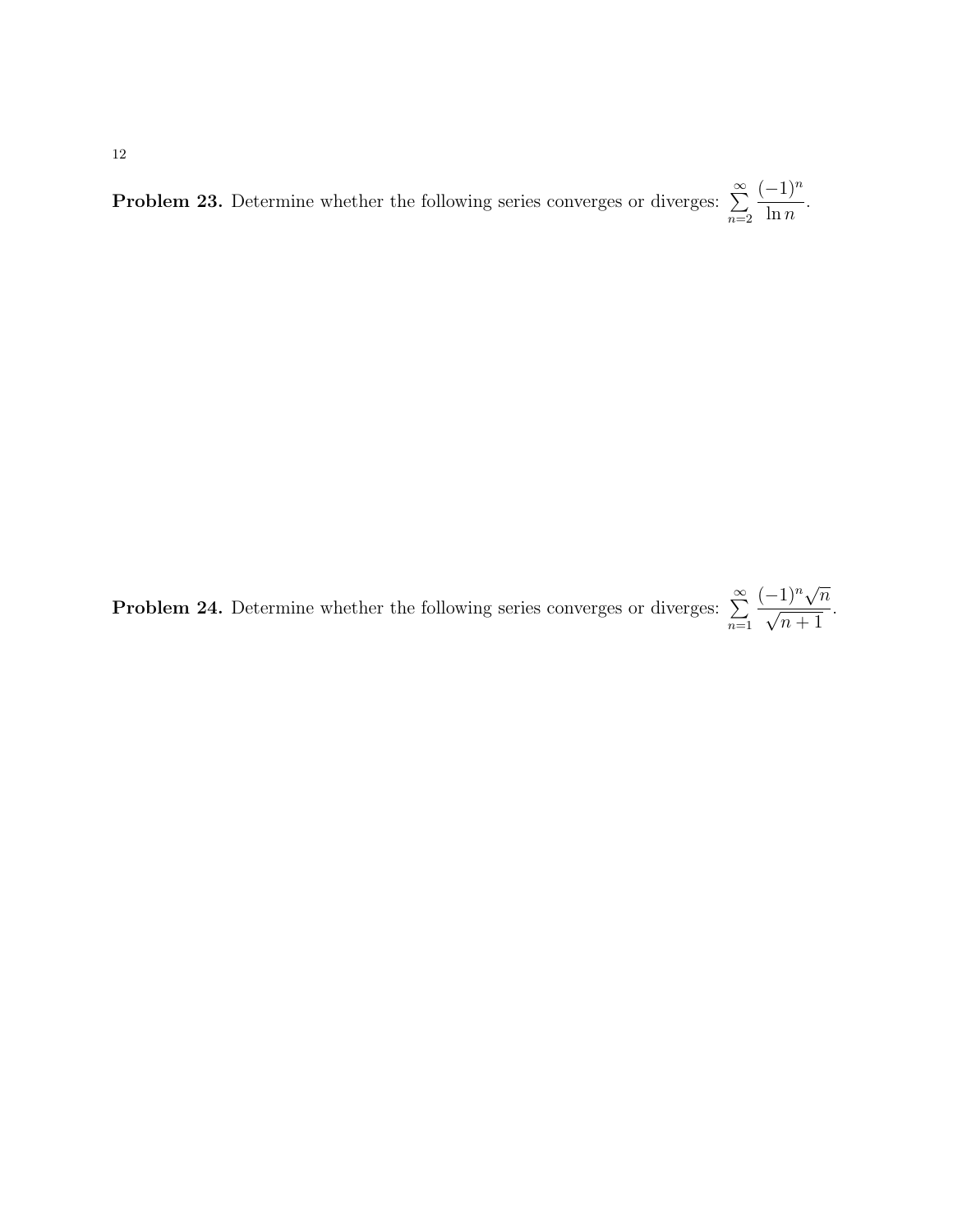**Problem 25.** Determine whether the following series converges or diverges:  $\sum_{n=1}^{\infty}$  $n=2$  $(-1)^n$  $3n-1$ .

**Problem 26.** Determine whether the following series converges or diverges:  $\sum^{\infty}$  $n=1$  $(-1)^nn$  $\frac{1}{n^3+1}$ .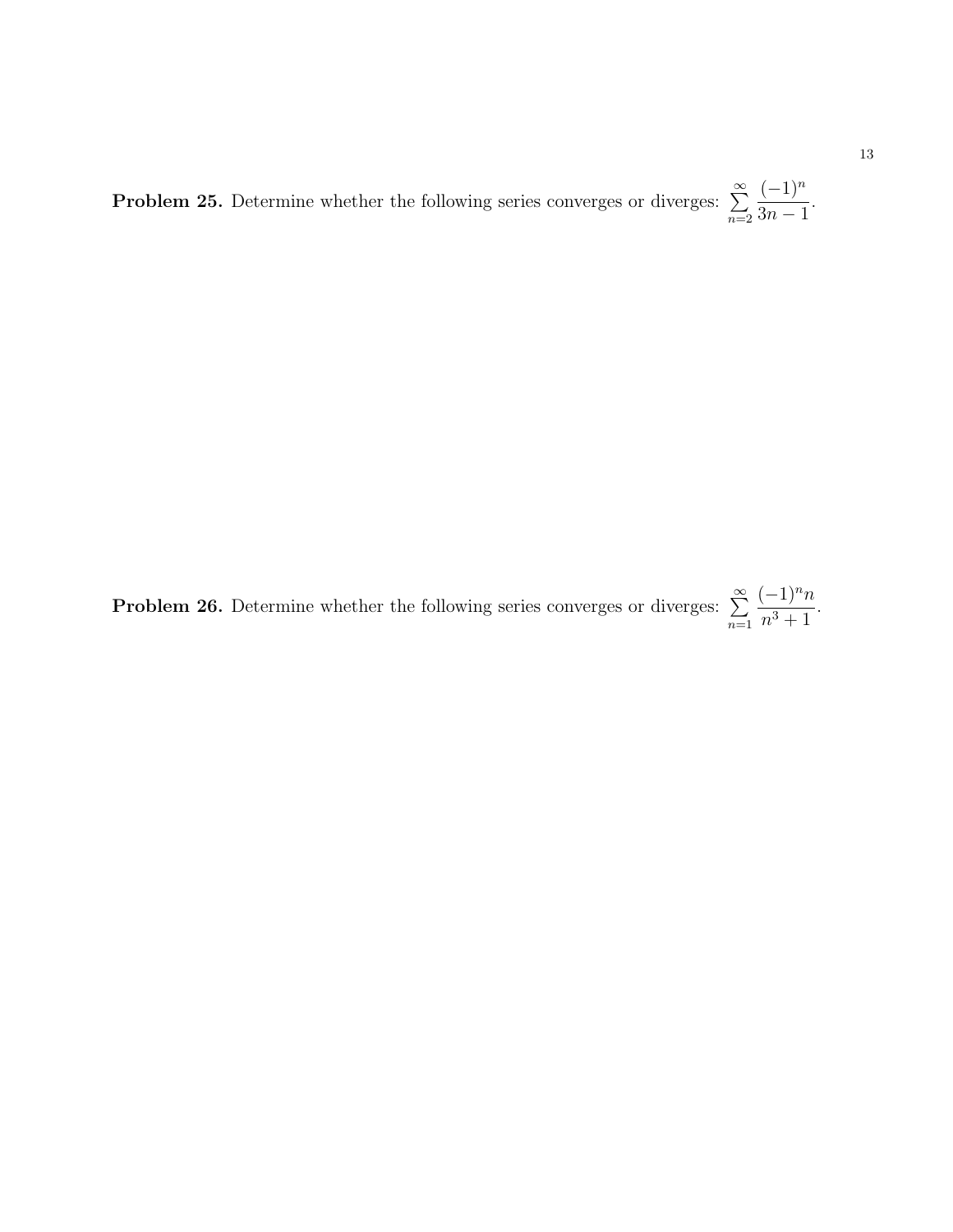**Problem 27.** Determine whether the following series converges or diverges:  $\sum_{n=1}^{\infty}$  $n=1$  $\cos\left( \frac{1}{2}\right)$ n  $\setminus$  $\frac{\sqrt{n}}{n^2}$ .

**Problem 28.** Determine whether the following series converges or diverges:  $\sum_{n=1}^{\infty}$  $n=1$  $(-10)^nn!$  $(2n + 1)!$